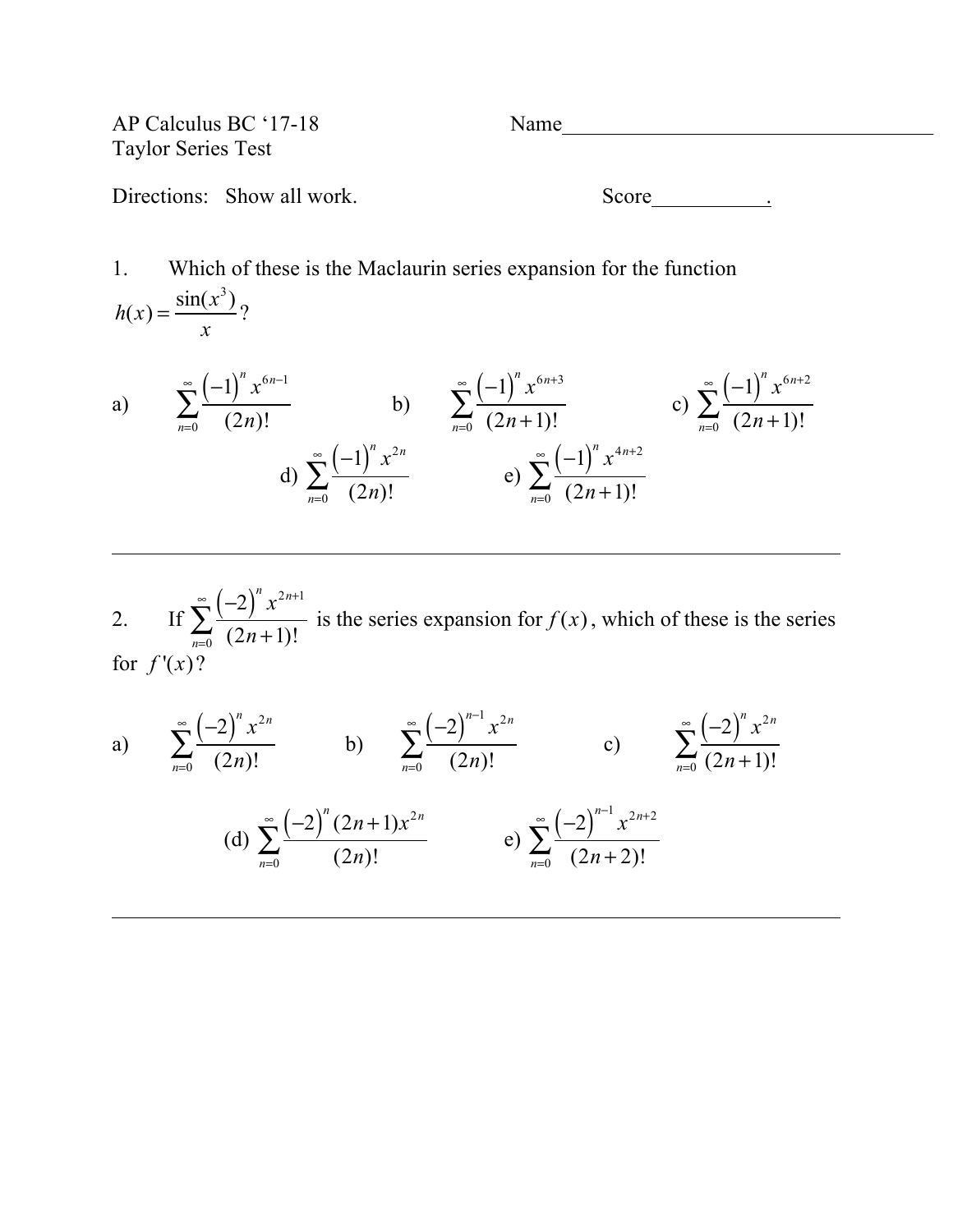3. Which of these series converge when  $x = -1$ ?

I. 
$$
\sum_{n=1}^{\infty} \frac{3x^n}{\sqrt[4]{n}}
$$
 II. 
$$
\sum_{n=1}^{\infty} \frac{(-1)^n x^n}{n}
$$
 III. 
$$
\sum_{n=1}^{\infty} \frac{(1-x)^n}{3^n}
$$
  
a) I and II only b) II and III only  
c) I and III only d) III only e) I, II, and III

4. The interval of convergence for the series  $\sum_{n=1}^{\infty} \frac{n}{n}$  $\sum_{n=0}$  4<sup>n</sup>  $\sum_{n=1}^{\infty} \frac{n}{4^n} (x-2)^n$  is a)  $x \in [-4, 4)$  b)  $x \in (-4, 4)$  c)  $x \in [-2, 6)$ d)  $x \in (-2,6)$  e)  $x \in (-\infty,\infty)$ 

5. 
$$
\sum_{n=1}^{\infty} \frac{(-2)^n}{e^{n+1}} =
$$

a) 
$$
\frac{-2}{e^2 - 2e}
$$
 b)  $\frac{-2}{e^2 + 2e}$  c)  $\frac{-2}{e + 2}$  d)  $\frac{e}{e + 2}$  e) DNE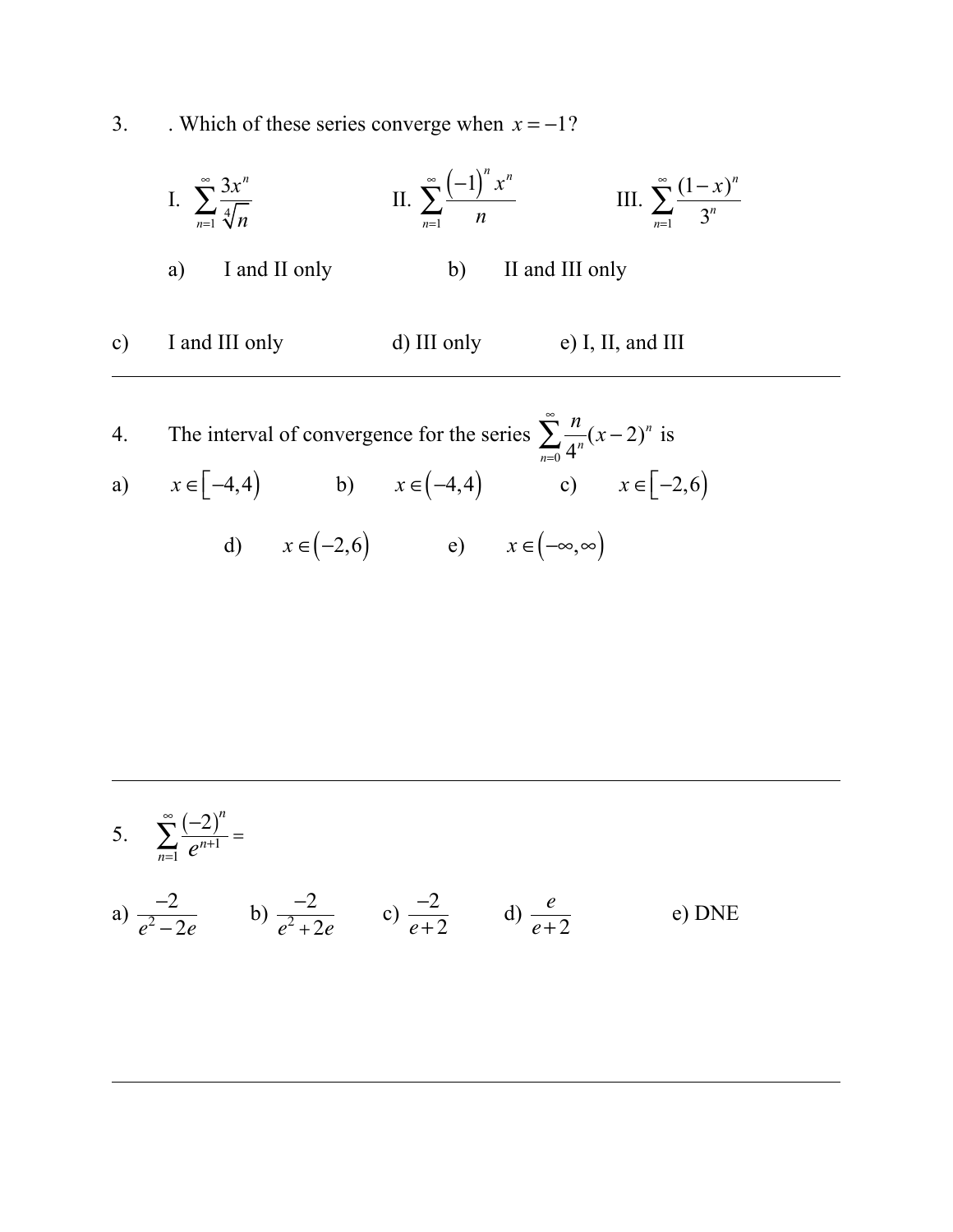6. 
$$
1 - \frac{\pi^2}{2!} + \frac{\pi^4}{4!} - \frac{\pi^6}{6!} + \dots + \frac{(-1)^n \pi^{2n}}{(2n)!} + \dots =
$$
  
a) 1 b) 0 c) -1.2 d) -1 e)  $\pi$ 

7. Let  $P(x) = 3-3x^2+6x^4$  be the fourth degree Taylor polynomial for the function f about  $x = 0$ . Then  $f^{\prime \prime}(0) =$ 

l,

l,

l,

a) 0 b)  $\frac{1}{4}$  c) 6 d) 24 e) 144

8. The radius of convergence for  $\sum_{n=1}^{\infty} \frac{3^n (x-1)^n}{n!}$  $\sum_{n=0}$  *n*!  $\sum_{n=1}^{\infty} \frac{3^n (x-1)^n}{n!}$  is

a) 1 b) 3 c) 
$$
\frac{1}{3}
$$
 d) 0 e)  $\infty$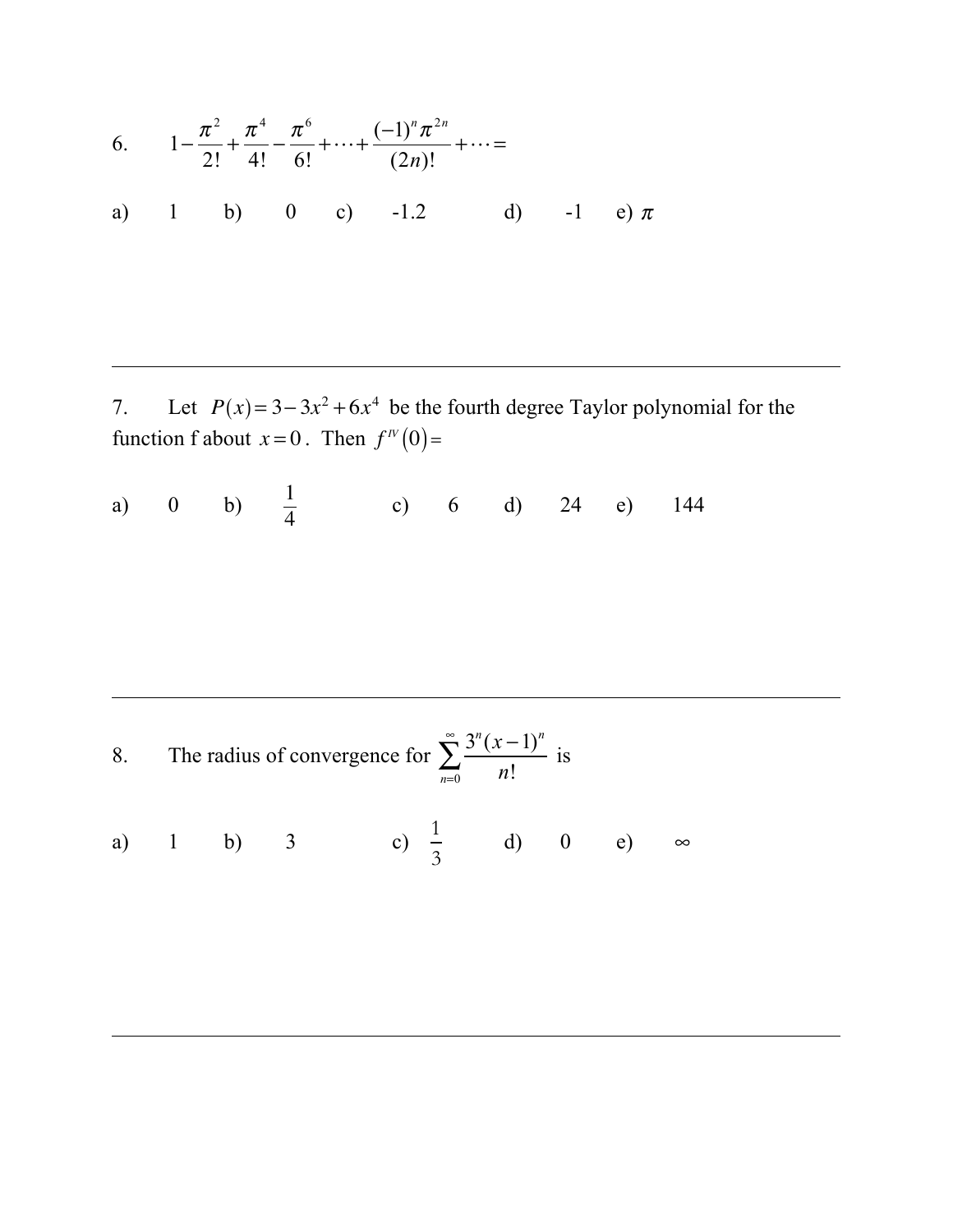9. If the third degree Taylor series for  $f(x)$  about  $x = -3$  is used to approximate  $f(-2.7)$ , and  $f^{\prime\prime\prime}(x) \le 2$  and  $f^{\prime\prime\prime}(x) \le 5$  for all x-values, what is the Lagrange Error bound?

- a) 0.001
- b) 0.009
- c) 0.062
- d) 0.100
- e) 0.208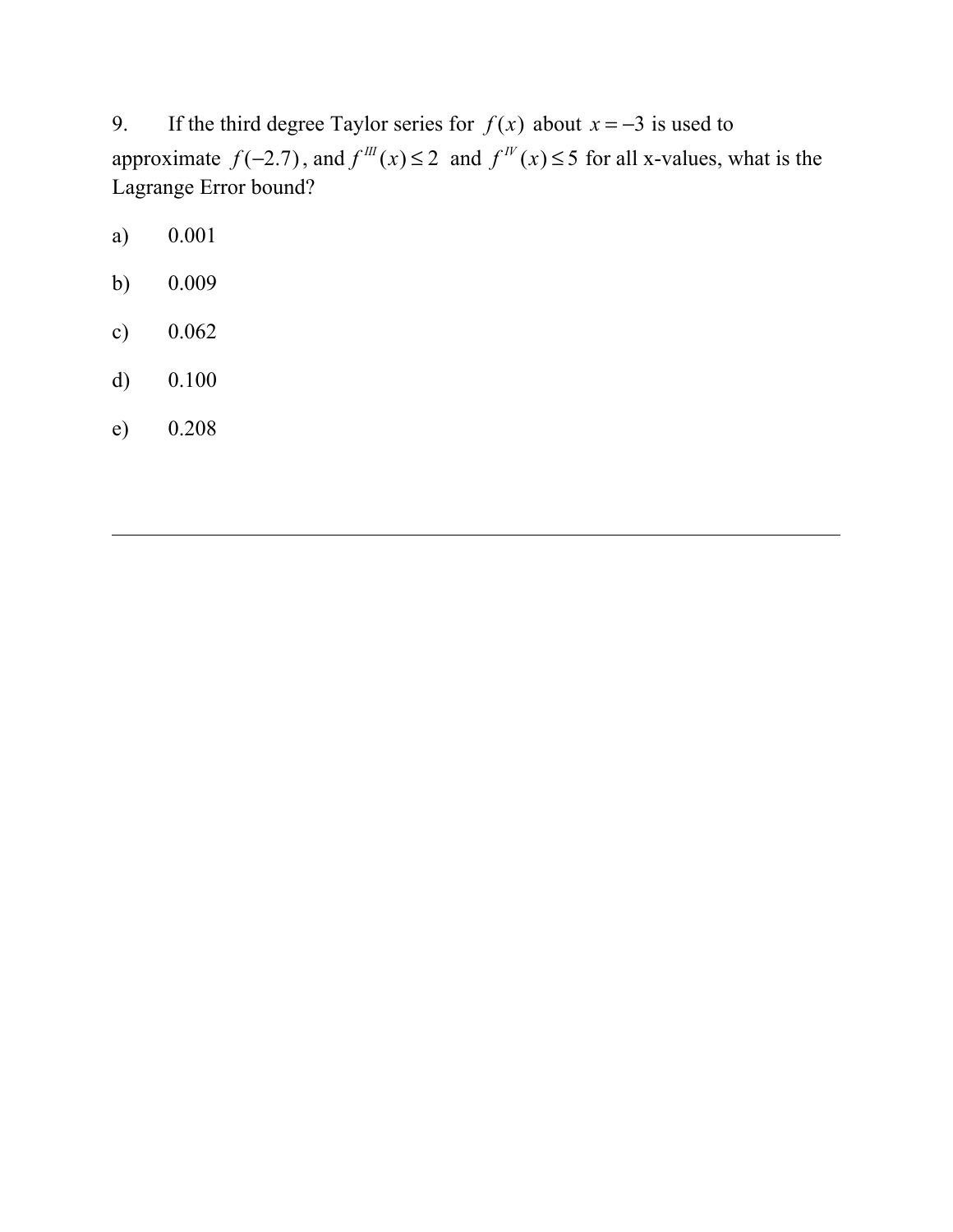- 10. The function *g* has derivatives of all orders, and the Maclaurin series for *g* is  $\sum_{n=1}^{\infty} \frac{x^n}{2^n}$ 3*n* +1 = *n*=0  $\sum_{n=1}^{\infty} \frac{x^n}{3n+1} = 1 + \frac{x}{4}$ 4 + *x* 2 7  $+\cdots +$ *x<sup>n</sup>*+<sup>1</sup> 3*n* +1  $+\cdots$
- a) What is  $g'''(0)$ ?

b) Write the first three nonzero terms and the general term for the Maclaurin series for  $g'(3x)$ 

ı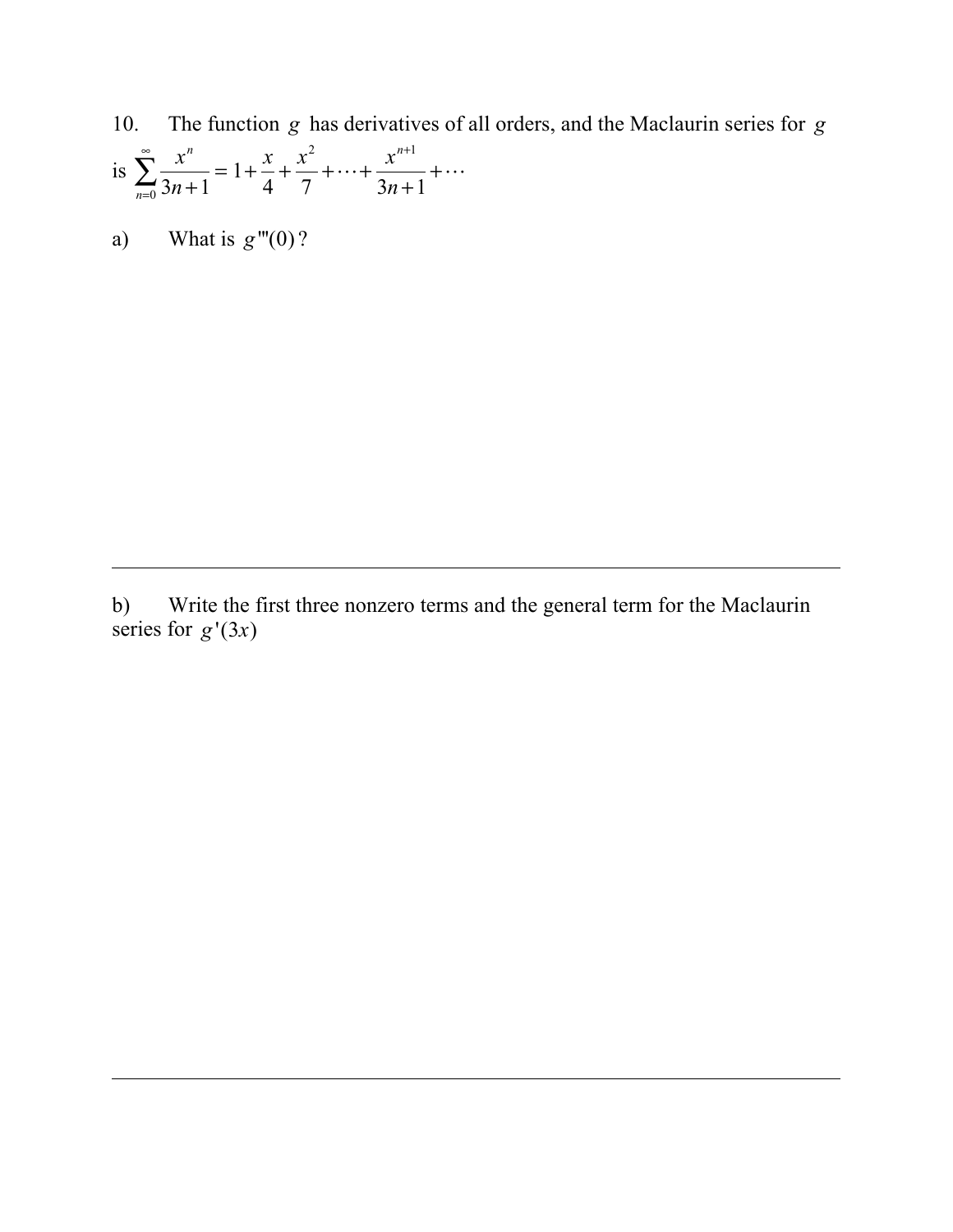c) Write the first 3 nonzero terms of the series for  $\sin x$  and use them to find the 4<sup>th</sup> degree Maclaurin polynomial for the product  $\sin x \cdot g(x)$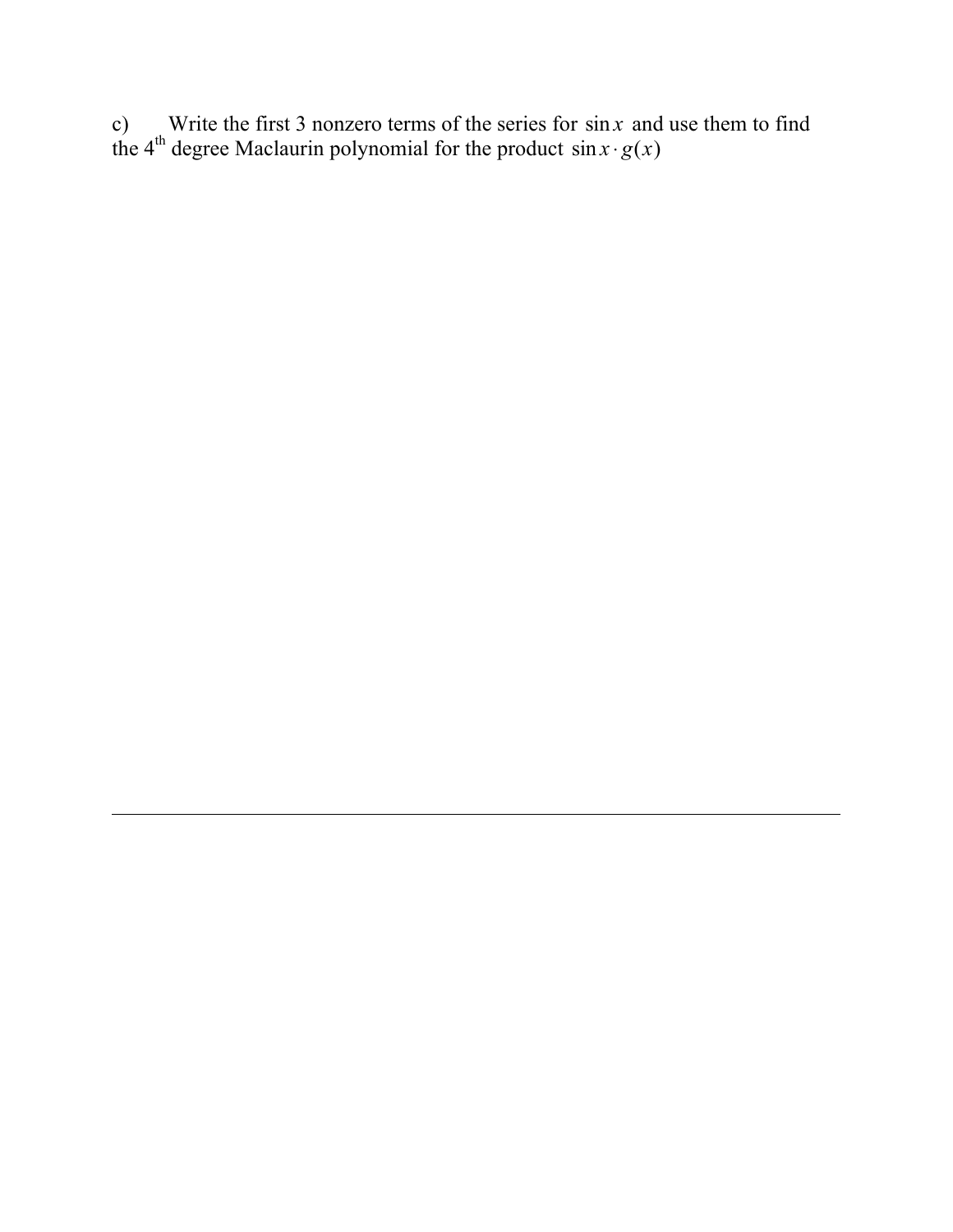11. A function  $f$  has derivatives of all orders at  $x = 1$  given by

$$
f^{(n)}(1) = \frac{(-1)^{n+1} n!}{2^n}.
$$

a) Write the first 4 nonzero terms and the general term for the Taylor series for  $\hat{f}$  centered at  $x = 1$  (Recall, 0!=1)

b) Find the radius and interval of convergence for the series you found in part a).

l,